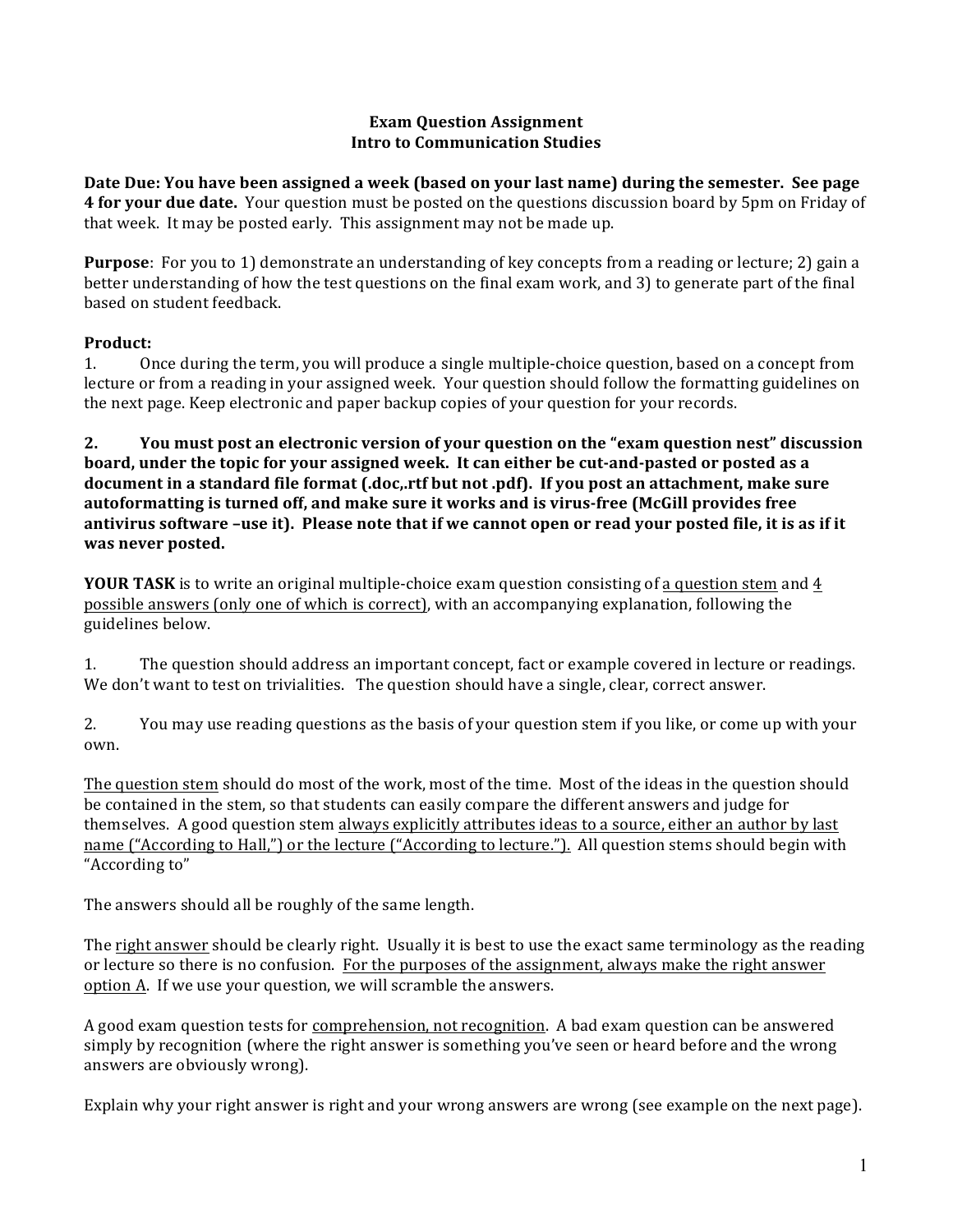Some sources for wrong answers:

- $\rightarrow$  an argument the author rehearses and then dismisses
- $\rightarrow$  a claim that is the opposite of what the author argues
- $\rightarrow$  a claim made by a different author on a related topic
- $\rightarrow$  a true statement from the reading, but one irrelevant to the question

Each answer must be unique and there can only be one right answer. You are not allowed to use "all of the above" or "none of the above" or other similar answers for your question.

#### **Why it works this way:**

In the humanities and interpretive social sciences, our currency is ideas and debate. Therefore it is important to understand who made what argument, how it relates to other arguments that author made, and how that author's line or argument relates to what others have said on the same issue.

**Limited Duplication**: In any given week, only three students may ask questions based on the same reading question or concept from lecture. Questions on the same topic may not use identical language and must have different wrong answers. Precedent shall be established by the time-stamp on your post. (So if you post your question at  $3:15$ , someone posting at  $3:17$  no longer can use the wording as you have it set out. If someone else posts on that same topic at 4:00, a person posting at 4:15 will have to ask a question on a different topic.

#### The anatomy of a question

According to lecture (and Peters), what motivates the drive toward communication?

- a. Miscommunication.
- b. The drive for profit.
- c. Encoding and decoding.
- d. Cute puppies.

The question stem begins with "according to" and clearly attributes the idea.

"A" is correct. "Miscommunication is the scandal that motivates the very concept communication in the first place." (Peters,  $p. 6$ ). Also the lecture refers to the technical and therapeutic discourses of communication, where communication is both the problem and the solution. The prof's Jean Charest and Twitter example illustrated this point.

B is wrong because Peters doesn't really talk about the profit motive (though it's a great wrong answer because later in the term, several other authors will discuss it).

C refers to concepts in the Hall reading.

D is *hilarious*, but an example of a bad wrong answer, because it is too obviously wrong. It comes as a non sequitur. But it also illustrates why multiple-choice exams can't be tests of opinion. In *your* life, puppies may drive you to communicate (and therefore the example may be experientially true), they weren't mentioned in lecture or in the Peters reading as a reason for communication.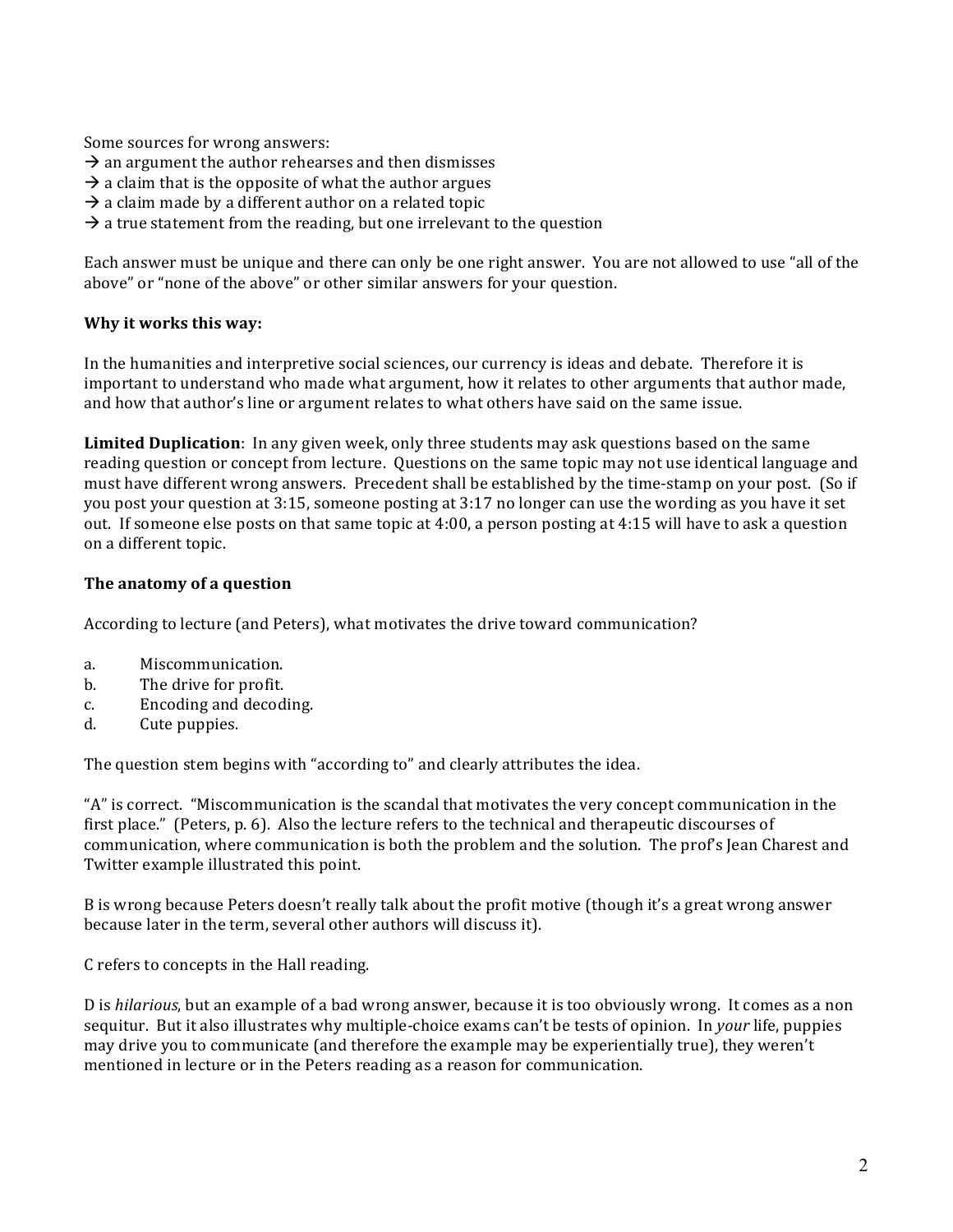If you have a really hilarious wrong answer, include it as answer "e" and we may choose to use it if we agree that you're really clever.

## Another example, this time formatted exactly like you will post yours:

According to lecture, ideology can best be defined as

- a. the intersection of belief systems, and political, economic or cultural power.
- b. any system of ideas propagated by electronic media.
- c. strongly held personal beliefs regarding politics and religion.
- d. official doctrines of countries, religions and political organizations.

A is the correct answer because this is exactly the definition from lecture.

B is half right, in that ideologies can be propagated by electronic media, but not all ideas in the media are ideologies.

C was explicitly discussed as incorrect in the lecture.

D was used as an archaic meaning of the term, but not the one used in the class or in the readings.

### **Grading:**

100: question and answers are correct, well-phrased, follow the assignment, require minimal editing and are properly formatted.

50: "Correct" answer is in fact wrong; or repeats another question already posted but is otherwise correct; formatting or other basic issues.

10: Thanks for playing

## Good luck and have fun!